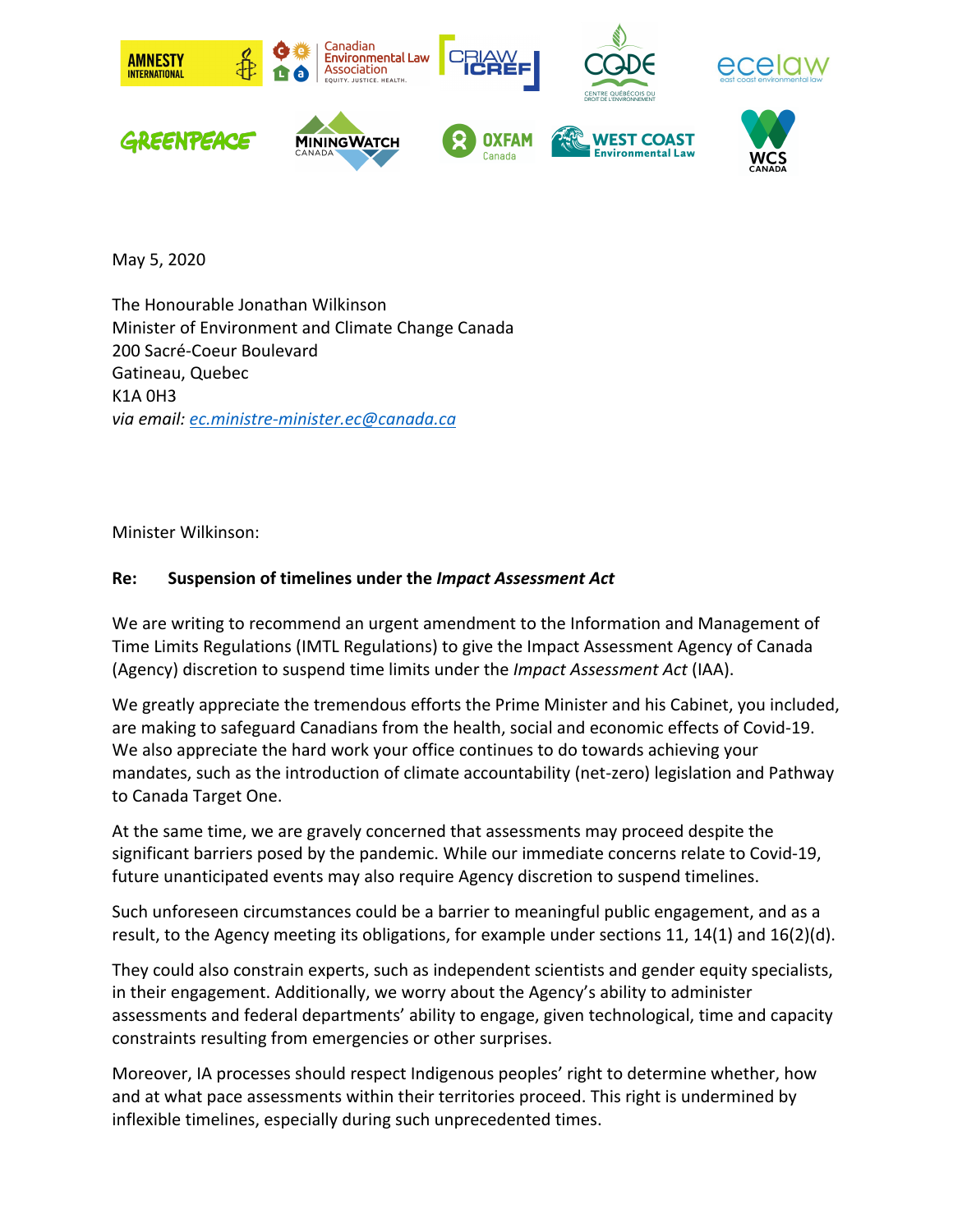As a result of these constraints, there is a significant risk that proceeding with planning and post-planning processes in unforeseen situations will result in deficient bases for impact assessments (IAs). The Crown's ability to meaningfully consult and accommodate Indigenous peoples at such times is doubtful, a robust gender-based analysis would be challenging to conduct, and the scientific evidence for IAs would almost certainly be compromised. Accordingly, public buy-in for projects could be in jeopardy if IAA processes were to proceed. The Agency has recognized these constraints in the regional assessment for the Ring of Fire by suspending engagement; it should likewise have that authority for project IAs in any exigent circumstances.

While project proponents have the power to request suspensions of time limits, for various reasons they may not exercise it. Covid-19 is illuminating the risk of imposing statutory timelines without providing you or the Agency discretion to extend or suspend where deemed necessary.

As such, we urge you to amend the IMTL Regulations to provide the Agency with broad discretion to suspend timelines under the IAA where it determines a suspension is necessary in order to achieve the purposes of the Act, or where requested by an Indigenous group or members of the public. Having the ability to suspend timelines is crucial for credible, rigorous IAs that respect Indigenous rights and sovereignty, advance reconciliation, are consistent with international human rights laws and standards, and help ensure sustainability. We are confident that the Agency will exercise this power carefully and only when strictly necessary.

We thank you for your attention to this matter and will follow up with your office shortly to discuss it further.

Sincerely,

| Jessica Clogg                                                                      | Justina Ray                                                                  |
|------------------------------------------------------------------------------------|------------------------------------------------------------------------------|
| Executive Director and Senior Counsel,<br>West Coast Environmental Law Association | President & Senior Scientist,<br><b>Wildlife Conservation Society Canada</b> |
| Alex Neve                                                                          | Geneviève Paul                                                               |
| Secretary General,<br>Amnesty International Canada                                 | Executive Director,<br>Centre québécois du droit de<br>l'environnement       |
| Richard Lindgren                                                                   | Kate Higgins                                                                 |
| Counsel,<br><b>Canadian Environmental Law Association</b>                          | Executive Director,<br>Oxfam Canada                                          |
| Jamie Kneen                                                                        | <b>Christy Ferguson</b>                                                      |
| Co-Manager,<br>Mining Watch Canada                                                 | Executive Director,<br>Greenpeace Canada                                     |